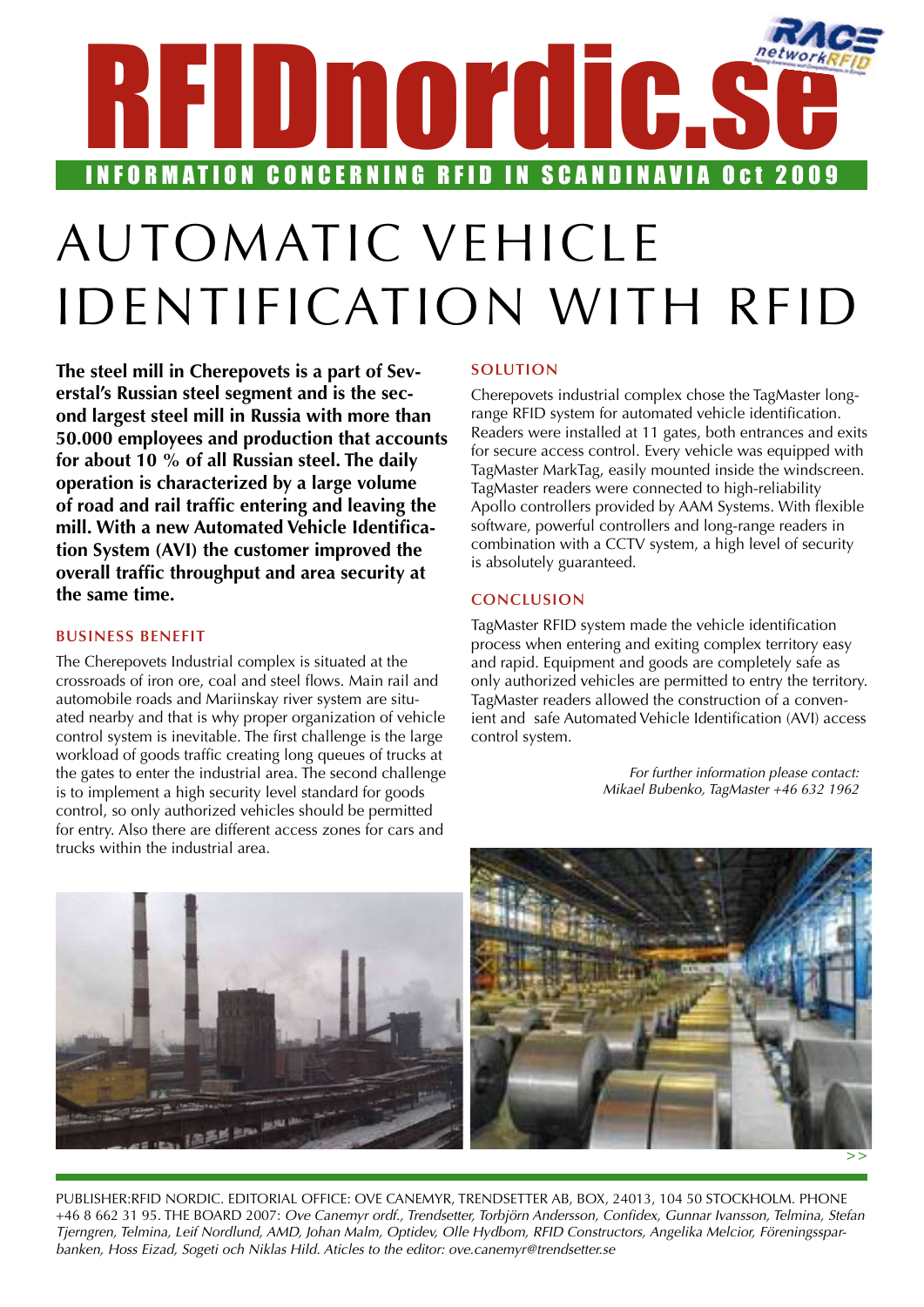

| Page 1           | <b>Automatic vehicle</b><br>identification with RFID                                      |
|------------------|-------------------------------------------------------------------------------------------|
| Page 2<br>the    | NP Collection - winner of                                                                 |
|                  | <b>Golden Tag Award</b>                                                                   |
| Page 3           | This years nomineés for the<br><b>RFID NORDIC Scholarship</b>                             |
| Page 4<br>aprint | <b>UPM Raflatac and Hans-</b>                                                             |
|                  | partners to drive new NFC<br>solutions                                                    |
| Page 5           | Passive humidity and<br>temperature sensing RFID                                          |
| tag              |                                                                                           |
| Page 6           | Malaysia's first RFID library<br>system implemented with<br>tags from UPM Raflatac        |
| Page 7           | Valtra automates material<br>flows with RFID                                              |
| Page 8           | <b>ABB opts to use RFID</b><br>technology to avoid shipment<br>errors                     |
| Page 9           | <b>Active RFID technology-</b><br>truck tagging at Australian<br><b>Ports</b>             |
| Page 10          | <b>Exclusive parking with RFID</b>                                                        |
| Page 11          | RFID tags at European youth<br><b>Olympic Festival</b>                                    |
| Page 12          | <b>ELARA</b> - active humidity and<br>temperature RFID tag                                |
| Page 13          | RFID speeds up Plandent's<br>supply chain                                                 |
|                  | Page 14 Siemens benefits from UPM<br><b>Raflatacs RFID tags for</b><br>electronic tagging |

**Page 15 Mobile phone and RFID tag solution**

# NP COLLECTION – winner of the GOLDEN TAG AWARD

**It was NP Collection from Finland who won this years edition of The GOLDEN TAG AWARD for 2008 at the Prizeceremony in Kista, Stockholm. They recieved the Price for effective logistics and profitable trade through RFID.** 



The Award goes yearly to a RFID project with high Return-of-Investment and is always won by the buyer of the RFID commission. The Award this year goes to an application from 2008.

This Years winner of the MINITAG, that goes to the Consultant in charge of the commission, was won by UPM Raflatac from Finland and member of RFID NORDIC.

The Price is made possible every year through a cooperation between RFID NORDIC and the Swedish Trademagazin "Packmarknaden".

> *For further information please contact: Tiina.kainulainen@upmraflatac.com Mobil +358 40 842 2470 Ove Canemyr Chairman RFID NORDIC +46 70 794 09 87. www.rfidnordic.org*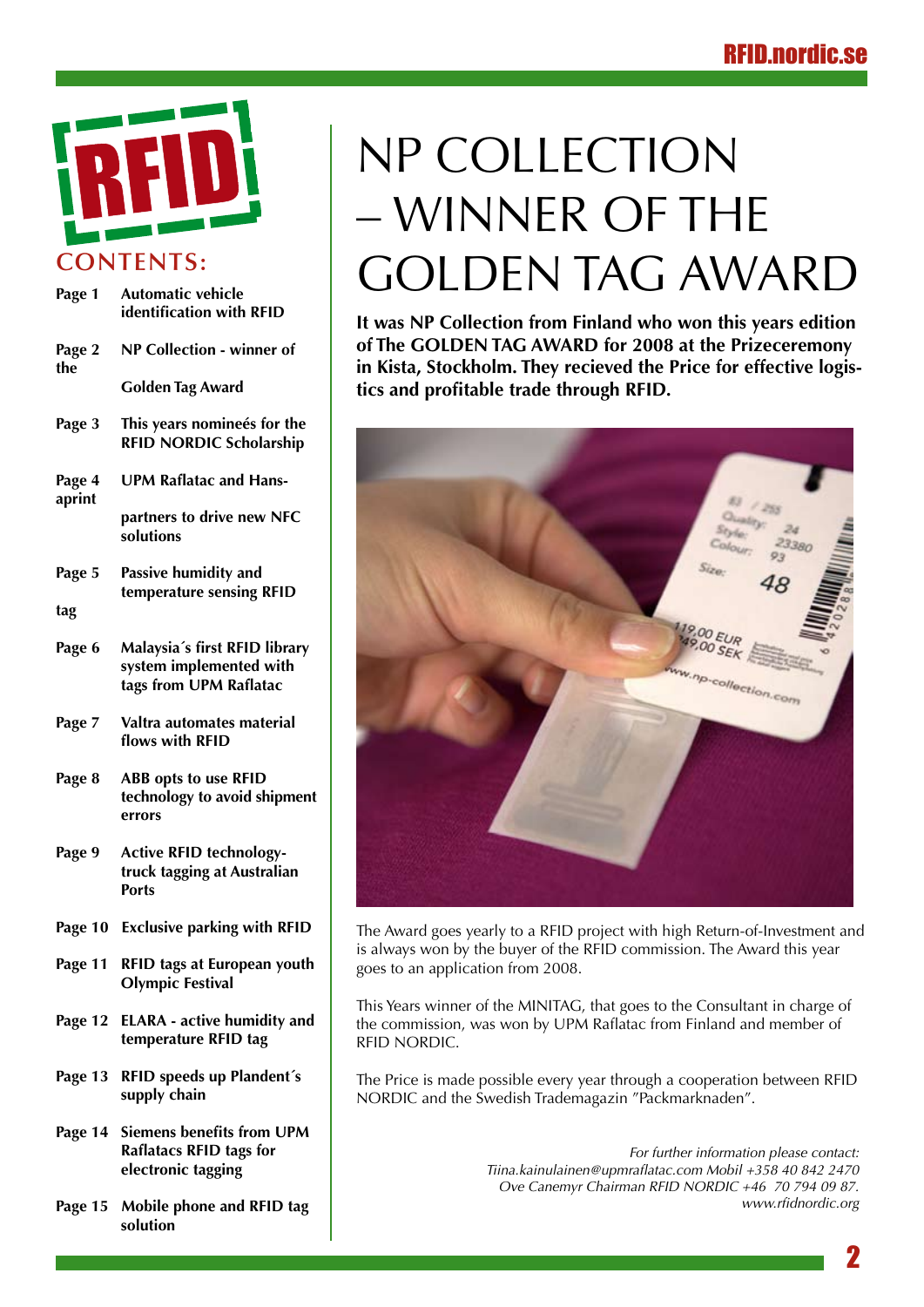

# THIS YEARS NOMINEÉS FOR THE RFID NORDIC SCHOLARSHIP

### **Björn Kvarnström and Erik Vanhatalo**

LULEÅ University of Technology Using RFID to Improve Traceability in Process Industry

**Earl Pannila, Jongyun Moon and Arho Suominen**  University of Turku SAFETYSNIFF

# **Emil Nilsson, Arne Sikö, Peter Linnér, Urban Bilstrup, Per-Arne Wiberg and Herbert Zirath**

Högskolan i Halmstad - Chalmers A New CMOS Circuit Topology for Low Power RFID application

### **Jun Chen**

Royal Institute of Thechnology Sthlm A Low Cost Anti-Lost Carts Monitoring System

### **Mia-Maria Nordlund**

Department of Packaging On the Road Again - a RFID

### **Jessika Israelsson**

Logistics, LTH Implementation at a Third Party Logistics Provider

### **Yasar Amin**

Royal Institute of Technology Sthlm Versatile UHF RFID printable tag antennas

### **Zhi Zhang**

Royal Institute of Technology Sthlm Two-Layered RFID Network for Logistics and Retail

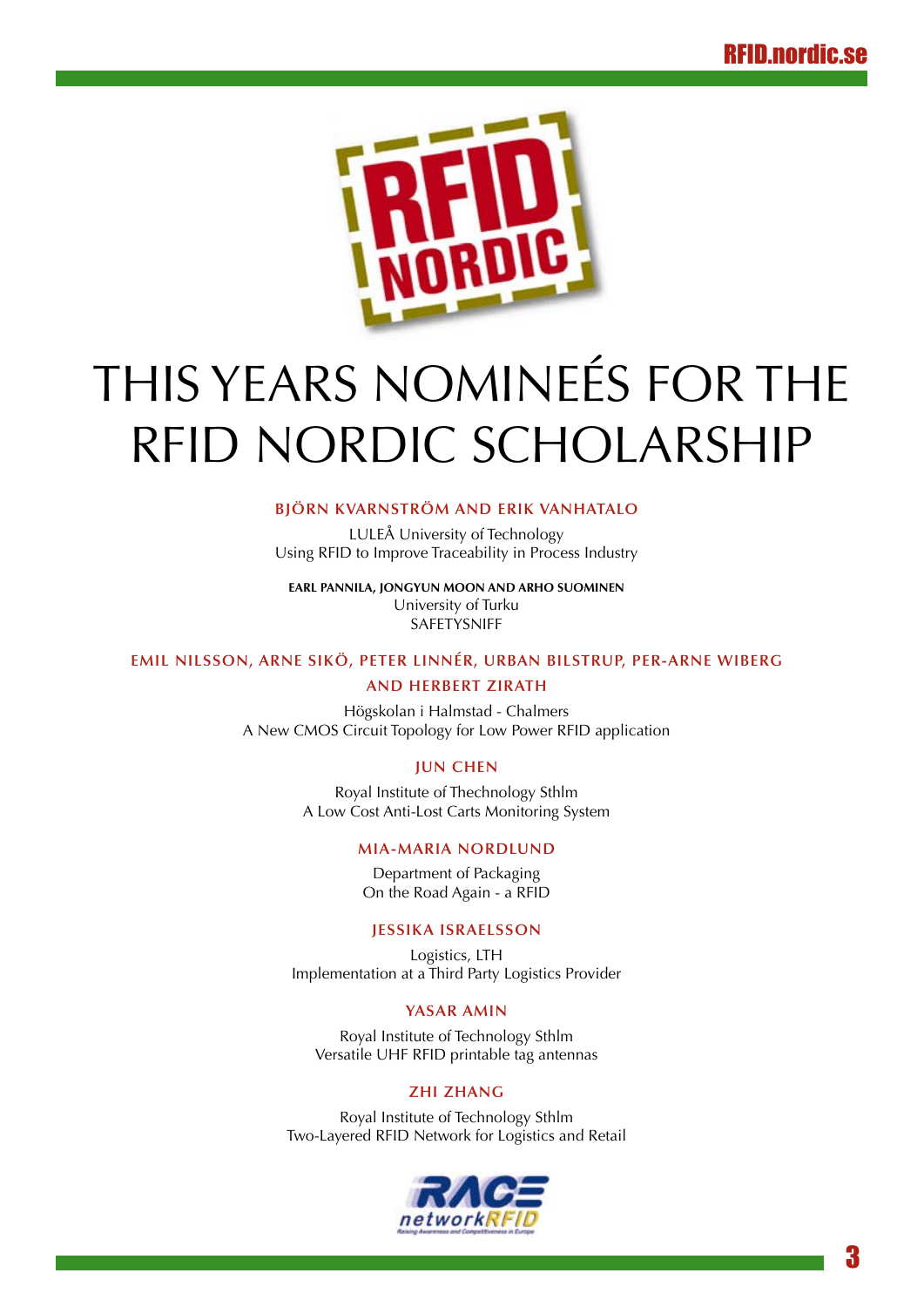# UPM Raflatac and Hansaprint partner to drive new NFC solutions

**UPM Raflatac and Hansaprint are pleased to announce a new partnership agreement that specifically targets the development of NFC/RFID market opportunities. As one part of the co-operation in the agreement, UPM Raflatac and Hansaprint will offer a new solution that provides an easy creation of low volume customised NFC tags and labels via an online service.**

Both companies regard the emerging NFC market as a lucrative and promising opportunity due to NFC technology's capability to create intuitive and easy-to-use services and marketing possibilities for consumers and businesses.

> *"We are very enthusiastic to collaborate with Hansaprint and believe that both companies will benefit from this partnership. "*

"We are very enthusiastic to collaborate with Hansaprint and believe that both companies will benefit from this partnership. UPM Raflatac is the leading producer of HF and UHF tags and inlays and has a strong focus on the NFC market. Hansaprint is the leading printing services provider in the Nordic countries. Thanks to the



digital printing technique, Hansaprint is able to provide both high and low volumes of individually customised NFC products," says Samuli Strömberg, Vice President, Marketing, UPM Raflatac, RFID.

"We keenly and optimistically look forward to the possibilities in the NFC market. By combining UPM Raflatac's and Hansaprint's expertise and knowledge in tag manufacturing and print services we can jointly offer something really new and exciting for the

*"We keenly and optimistically look forward to the possibilities in the NFC market. "*

NFC market in the very near future," acknowledges Jukka Saariluoma, Development Director, Hansaprint.

Near-field Communication (NFC) is a very short-range radio communication technology. NFC technology offers people an efficient and easy way of handling several every day affairs. Applications enabled by NFC are for example contactless transactions for payment and transit ticketing, access to online content and simple data transfer.

*For further information, please contact: Mr Samuli Strömberg, Vice President, Marketing, UPM Raflatac, RFID, +358 (0)40 740 9588 Mr. Jukka Saariluoma, Development Director, Hansaprint, +358 (0)400 447 619*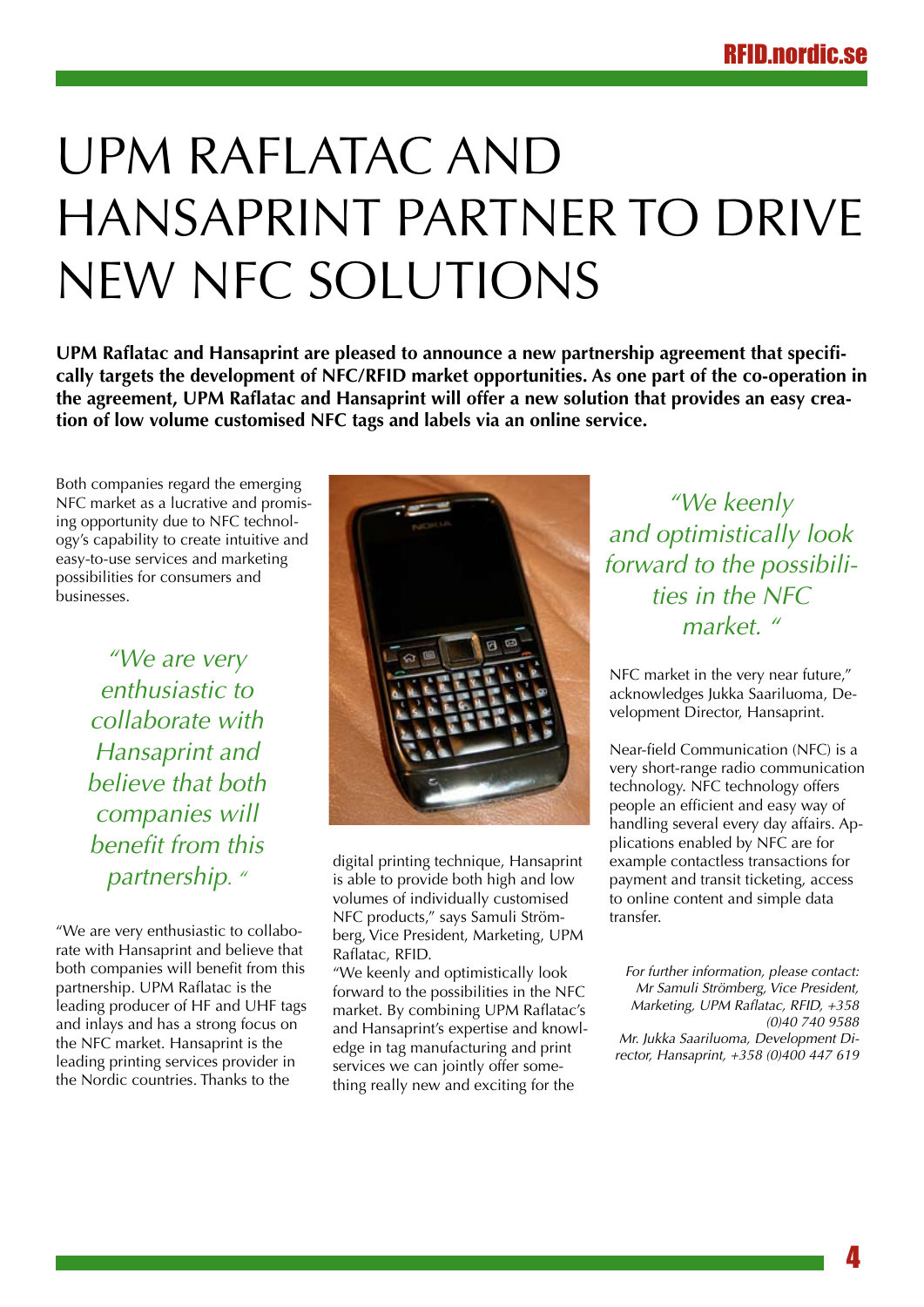# PASSIVE HUMIDITY AND temperature sensing RFID tag**Passive humidity and temperature sensing RFID tag**

By combining sensors with RFID tags, make it possible to not only locate and identify items but significantly improve monitoring of different pa- and temperature status rameters of interest during handling. For example, a special RFID sensor tag could control and record temperature http: RFID tag IDS-SL13A. and humidity of goods throughout transport. The addition of an accelerometer / inclinometer could give you important information about

ing sensors with RFID tags, the handling status during unloading itive detection by using in of the goods. ing sensors with KFID tags,  $\;\;\;$  the handling status during unioading  $\;\;\;$  itive detection by using in

y items but significantly An example is the passive humidity mer layer. The design is ge and temperature sensing RFID tag based on Imego's capacitive humidity e, a special RFID sensor tag asensor and the commercially available analog / digital) or signal t RFID tag IDS-SL13A.

Different types of sensors are available he addition of an acceler-**the for custom designed applications (ex**. clinometer could give you bH, molecules/substance detection in light for further information pl nformation about **interacted by a sensitive interact** on capac- *Cristina Rusu cristina.rusu* 

itive detection by using interdigitated ssible to not only locate of the goods. The electrodes covered by a sensitive poly-<br>
and humidity of the goods throughout the sensor of the goods throughout the sensor of the goods throughout th mer layer. The design is generic, in the sense that working range, electrical output (capacitance / voltage / time or analog / digital) or signal transmission method can easily be adapted to your specific application.

*For further information please contact: Cristina Rusu cristina.rusu@imego.com, phone: +46 750 18 68*  $p$ none:  $+$ 



Imego's capacitive humidity sensor<br>RFID tag IDS-SL13A with internal

**temperature sensor together with Imego's humidity sensor and interface electronics** 

**Tage** 



**and RFID sensor tag** 

Imego AB (www.imego.com)

Cristina Rusu cristina.rusu@imego.com, phone: +46 750 18 68

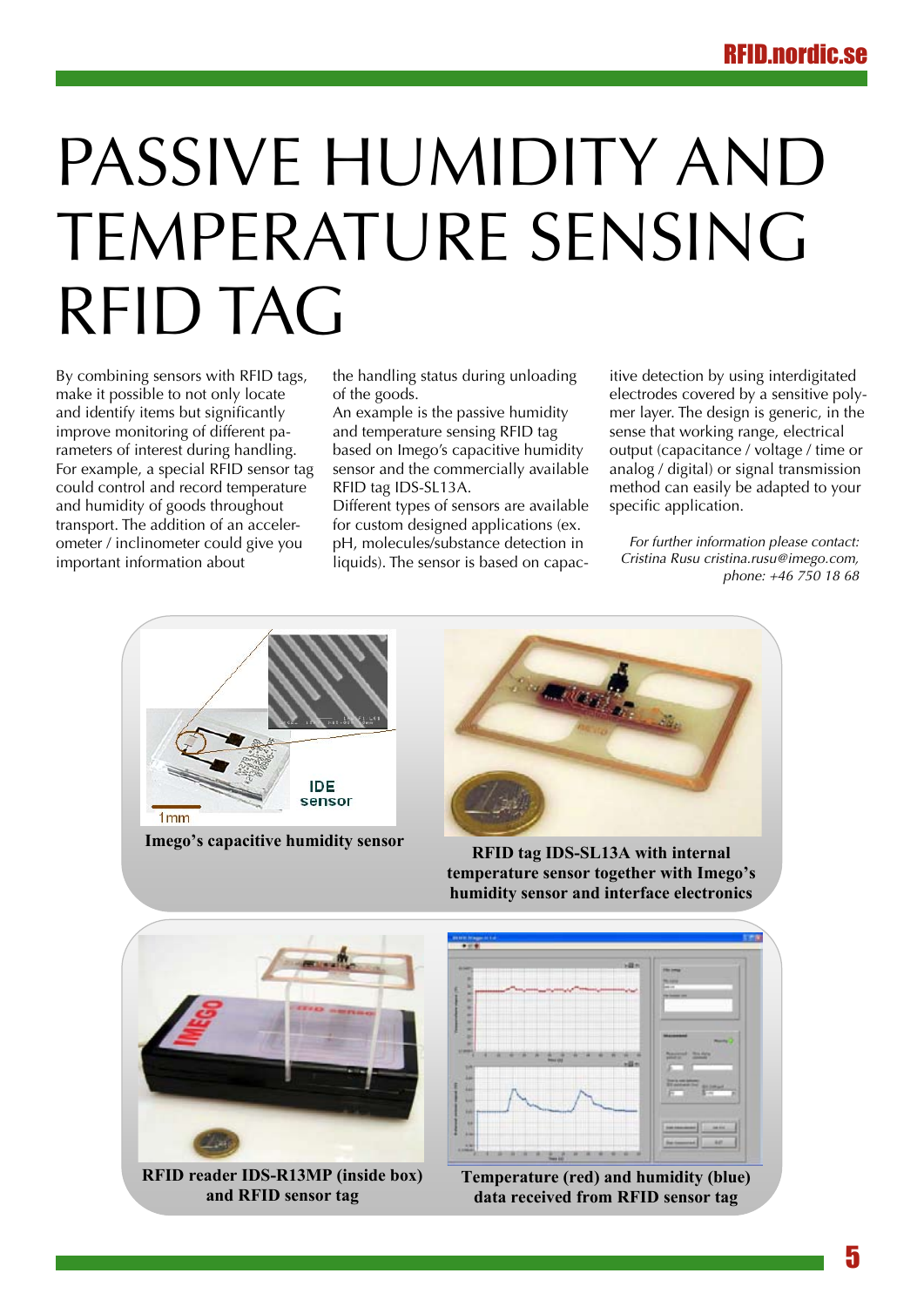# Malaysia's first RFID library system implemented WITH TAGS FROM UPM Raflatac

**Penang Public Library is Malaysia's first library to use an RFID system compliant to the EPC Global Gen2 standard. The system, implemented by Smartag Solutions Bhd., uses RFID tags supplied by UPM Raflatac.**

There are roughly 500,00 copies of reading materials in six different libraries in Penang, and over 800,000

*With the RFID* 

*has realized its* 

*vision of a fully* 

*automated library.*

*system, the library* 

library users. A successful RFID project now provides Penang Public Library Corporation with optimal performance through a unique combination of technologies.

The Library Tagging system from Smartag Solutions uses UPM Raflatac's DogBone tags, which ensure that accurate readings taken in a split second can be documented using RFID Inventory Management. The RFID technology provides Penang Public Library

Corporation with a fast, accurate means of gathering inventory information on large quantities of library materials.

With the RFID system, the library has realized its vision of a fully automated library. The RFID self check-in/out station is an easy to use interface which enables library patrons to manage their own transactions, review their account status and renew materials in

real time.

and efficiently. There's no more barcode scanning or date stamping – items are placed on

the RFID reader, and within seconds the material and user information are updated in the library system," says Shukriah Yon, Director, Penang Public Library Corporation.

*"The tagged library materials enable patrons to self-checkout and return materials quickly and efficiently."*

The UHF reader, which is an anti-theft component of the RFID Library System, has a range greater than an HF reader, providing functionality at up to seven metres. A computer instructs the reader to detect tagged books that don't have a checkout code, and an alarm is triggered when items pass through that haven't been coded as borrowed.

*For further information, please contact: Mr Edward Lu, Sales and Marketing Director, Asia, UPM Raflatac, RFID, tel. +65 9173 0884*

"The tagged library materials enable patrons to selfcheckout and return materials quickly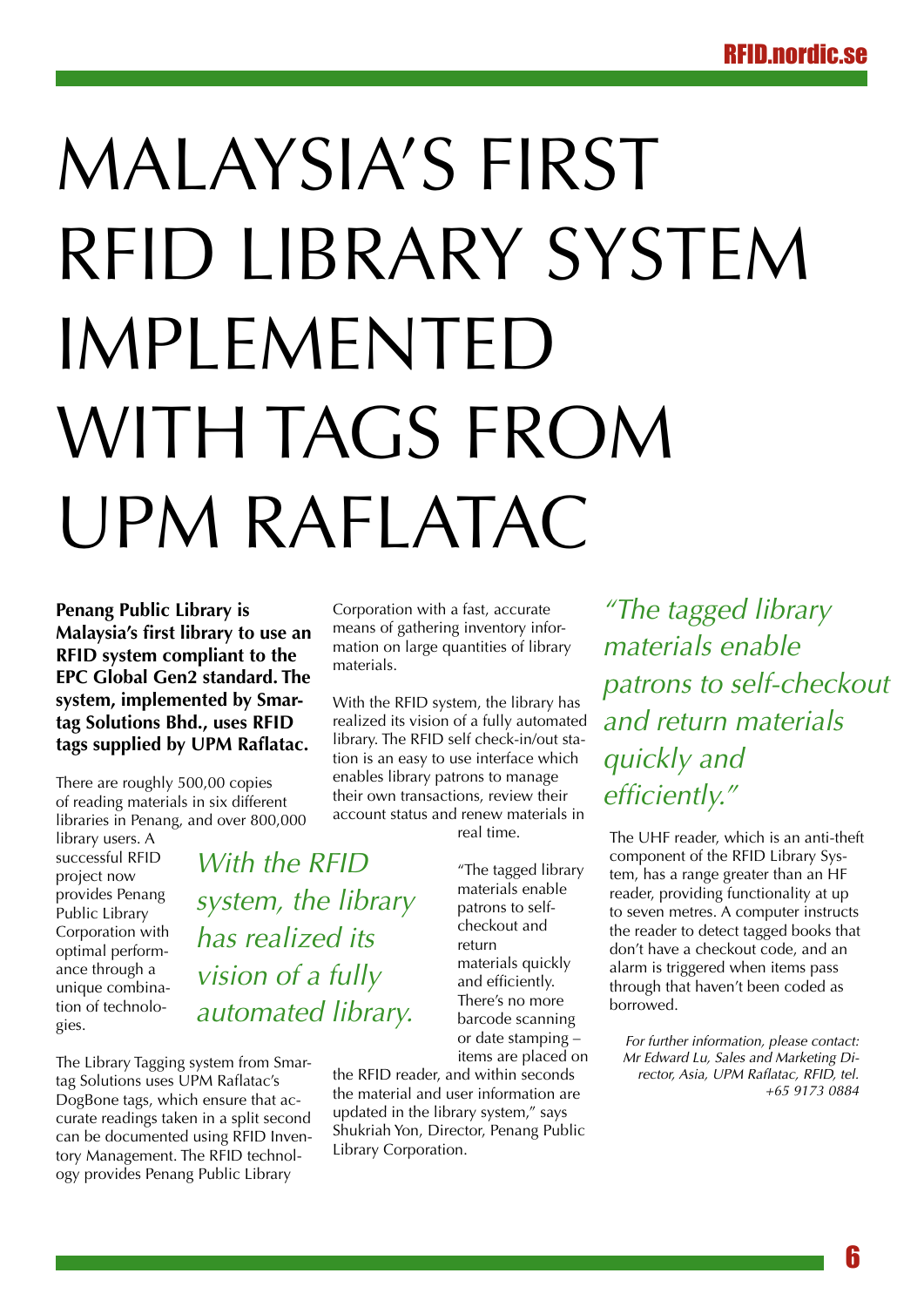# **VALTRA AUTOMATES** material flows with RFID

**Valtra has automated the material supply process and material buffer management with RFID at its' Suolahti tractor manufacturing plant. The RFID system implemented by Vilant Systems triggers replenishment orders based on material consumption movements directly to the suppliers. Goods receiving is automated with RFID enabled conveyors and RFID gates at the dock doors and material stock levels are maintained in real time. The system improves material handling efficiency and reduces manual errors. The real time material inventory information and inbound shipment data enable prevention of material shortages.**

Vatra's system is based on RFID enabled forklifts that read material pallets while transporting them from the material buffer to the consumption area and trigger replenishment orders. The system is based on pallets that have reusable RFID tags. Goods receiving dock doors and inbound conveyors are equipped with RFID readers for automatic goods reception. Vilant's RFID software controls the RFID readers and integrates the information to Valtra's ERP system.

The Vilant Server 5 RFID software system presents real time inventory information of the material buffer. For each material a target buffer amount is set. For single materials the buffered quantity can be followed. The buffered amount, pending replenishment orders and inbound shipments are visible.



*Automatic goods receiving with an RFID enabled inbound conveyor.*

The information is based on Valtra's RFID readers and readers deployed to suppliers.

The material flow visibility provided by the RFID system can improve material availability at the factory. Goods receiving automation saves labor cost in the inbound process. Real time visibility of goods movements enhances control and inventory information is more accurate. The real time replenishment for material consumption improve inventory cycle time. In total the RFID system improves many areas of material flow. Improving material flow is one of the key components of modern Lean production improvement methodology.

Valtra's Supply Chain Manager Timo Husso has expanded RFID development to new areas already:

"Thorough preparation work for this system implementation was started already in 2003. We conducted an RFID pilot that gave us satisfactory results and experience. New application areas emerged quickly, too. We have implemented production traceability and internal material movement automation with RFID already."

Valtra's RFID system is based on Vilant Server 5 RFID software and Vilant's RFID hardware products. Prior to production use the system was piloted with Valtra's supplier Metalpower. The IT systems were implemented in partnership with Tieto and Liaison.

*For further information please contact: Ville Kauppinen, Vilant Systems Oy, Tel.: +358 (0)50 328 8001, ville.kauppinen@vilant.com*

7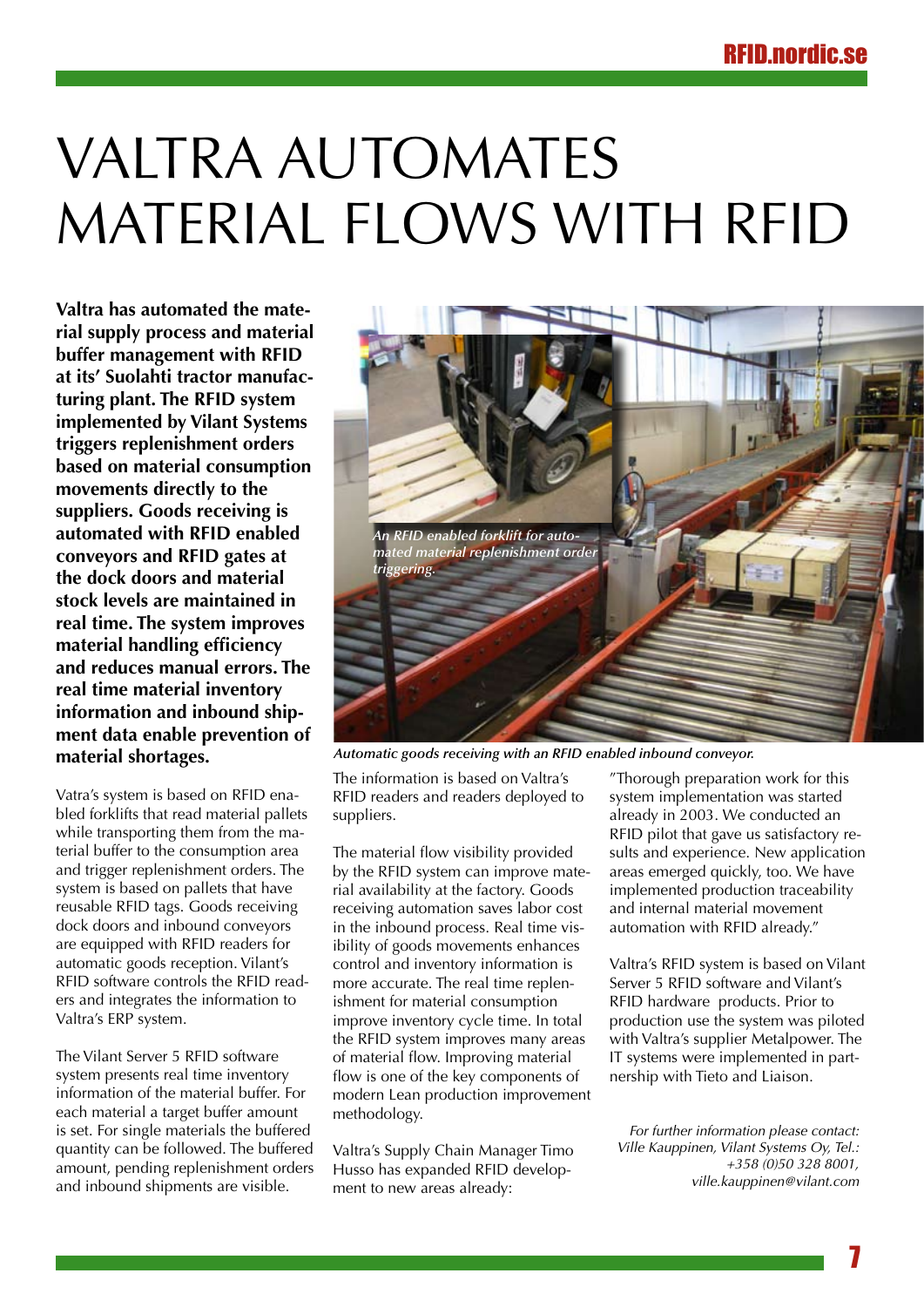# ABB opts to use RFID TECHNOLOGY to avoid shipment **ERRORS**

**RFID technology provides significant benefits to ABB Oy in the management of outbound goods streams. An RFID-based system records movements of goods automatically in the stock control system and prevents loading errors of consignments.**

Moreover, the RFID-system offers ABB a significant saving in floor space used. When outbound consignments are loaded, it is no longer necessary to assemble goods in a consolidation area. Instead, goods-vehicle trailers can be used for storage. The automation in question covers around two million transactions per year.

ABB's system uses UPM Raflatac's RFID tags that were implemented by Vilant Systems. All transport units belonging to a consignment are marked with adhesive RFID tags at parcel level. The trailer loading docks are equipped with RFID readers, which scan all loaded parcels. Vilant's RFID software has been integrated with ABB's own SAP system.

The registration number of the vehicle arriving for loading is recorded in the SAP-system and the progress of the delivery is automatically controlled. The system knows what the consignment should include and the gate issues an error warning if there is an attempt to load the wrong goods onto a vehicle. Furthermore, the gate will not close until all goods belonging to a consignment have been loaded onto a vehicle. All this makes it virtually impossible to make incorrect deliveries.

ABB has been using pioneering RFID solutions since 2004. Their first RFID application was designed to control the re-usable plywood boxes which

were used in standard raw material deliveries. This system, which is still in use, is based on the fact that all boxes equipped with RFID tags travel through RFID gates both at the supplier and at the factory.

ABB Oy's Head of Processes Julle Ala-Lahti has been pleased with the RFID applications.

ABB's systems are based on the Vilant Server 5 product family and Vilant Systems' RFID hardware products. UPM Raflatac's RFID tags are used as identifiers.

*For further information please contact: Mr Samuli Strömberg, Vice President, Marketing, RFID, UPM Raflatac, +358 40 740 9588 Mr Ville Kauppinen, Director, Markets, Vilant Systems, +358 50 328 8001*

*"ABB has been using pioneering RFID solutions since 2004."*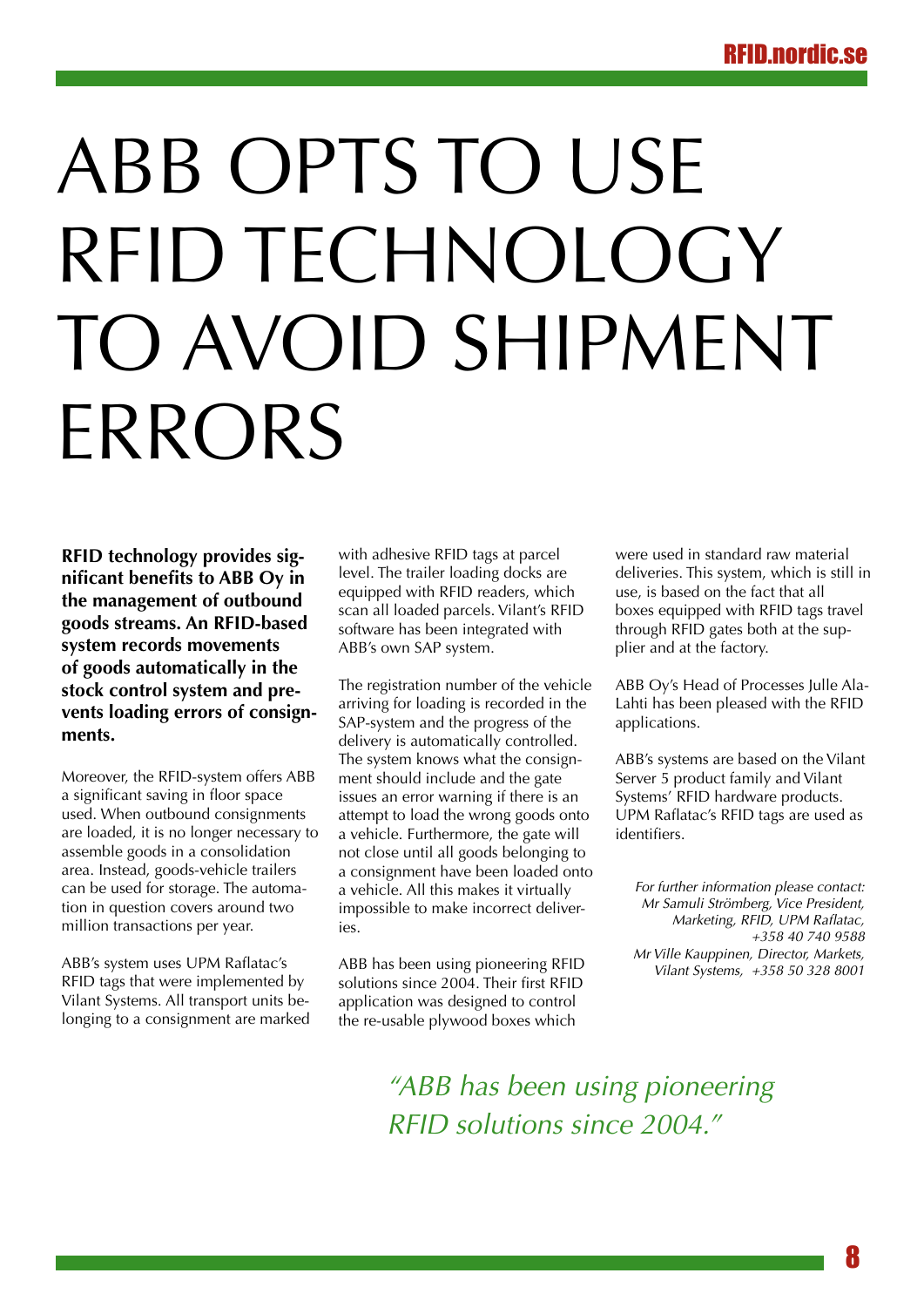# ACTIVE RFID TECHNOL SELECTED BY DP WORLD FOR STREET TRUCK TAGGING PROGRAM AT THREE AUSTRALIAN PORTS

**IDENTEC SOLUTIONS announced recently that its industryleading active RFID technology has been selected by DP World, one of the world's largest container terminal operators, for truck identification and access control at all their Australian container terminals.**

IDENTEC SOLUTIONS, in conjunction with RAMP, a local Sydney, Australia based system integrator, will deploy the total active RFID based solution including long-range tags, readers and integration software. IDENTEC SOLUTIONS' readers and positional markers will be located at all terminal access points. Trucks each be" read" as they enter and exit the facility and the tag ID communicated to the gate application of the Terminal Operating System (Navis SPARCS). The first deployment has already been completed at the Port Botany Terminal, Australia's second largest container port, located in Sydney. The system will be rolled out to DP World's Brisbane and Freemantle sites over the next six months.

Prior to the award, IDENTEC SOLU-TIONS, along with competing vendors, undertook a rigorous proof-ofconcept test that was evaluated by DP World's Australia operations teams. IDENTEC SOLUTIONS' patented, Intelligent Long Range (ILR) technology, long noted for its exceptionally robust features and long read ranges

in even the harshest of environmental conditions was a key component of the awarded contract.

"We believe that active RFID is a key process automation technology for gate and yard operations - and it supports DPW's commitment to both improving safety and increasing productivity," states Joe Schofield, National Manager Operations Efficiency for DP World's Australia region. "Multiple vendors were evaluated; however we found IDENTEC SOLUTIONS technology's robust features, exceptional performance and reliability were well

*We believe that active RFID is a key process automation technology for gate and yard operations* 

suited to the demands of marine container operations."

The contract was awarded to, and is being deployed by Ramp RFID, a member of IDENTEC SOLUTIONS' worldwide reseller program. "This is a major step forward for the application of active RFID in the transportation and logistics market in Australia," comments Kevin Cohen, Ramp RFID, CEO. "We are looking forward to increased adoption of active RFID across the ports sector and in the Australian market in general".

"We were pleased to partner with DPW Australia and Ramp RFID, on this project," states Gerhard Schedler, CEO, IDENTEC SOLUTIONS. "By combining our industry leading active RFID technology with RAMP's integration and application development expertise, we were able to deliver DP World, a solution that met their logistical needs for today and will easily able to keep up with the significant growth anticipate at these terminals in the future. This award further demonstrates IDENTEC SOLUTIONS' position as an emerging leader in the marine/intermodal and ports sector."

This announcement represents IDENTEC SOLUTIONS' second major award from DP World for RFID enabled gate automation. The first was for the Jebel Ali container terminals located in Dubai, UAE. An IDENTEC SOLUTIONS supplied RFID gate solution is also utilized by the Georgia Port Authority in Savannah, Georgia.

*For further information please contact: Anders Boman Phone+46 36 13 50 80 Fax+ 46 36 13 51 80 Mobil +46 708-139454 aboman@identecsolutions.com*

**g**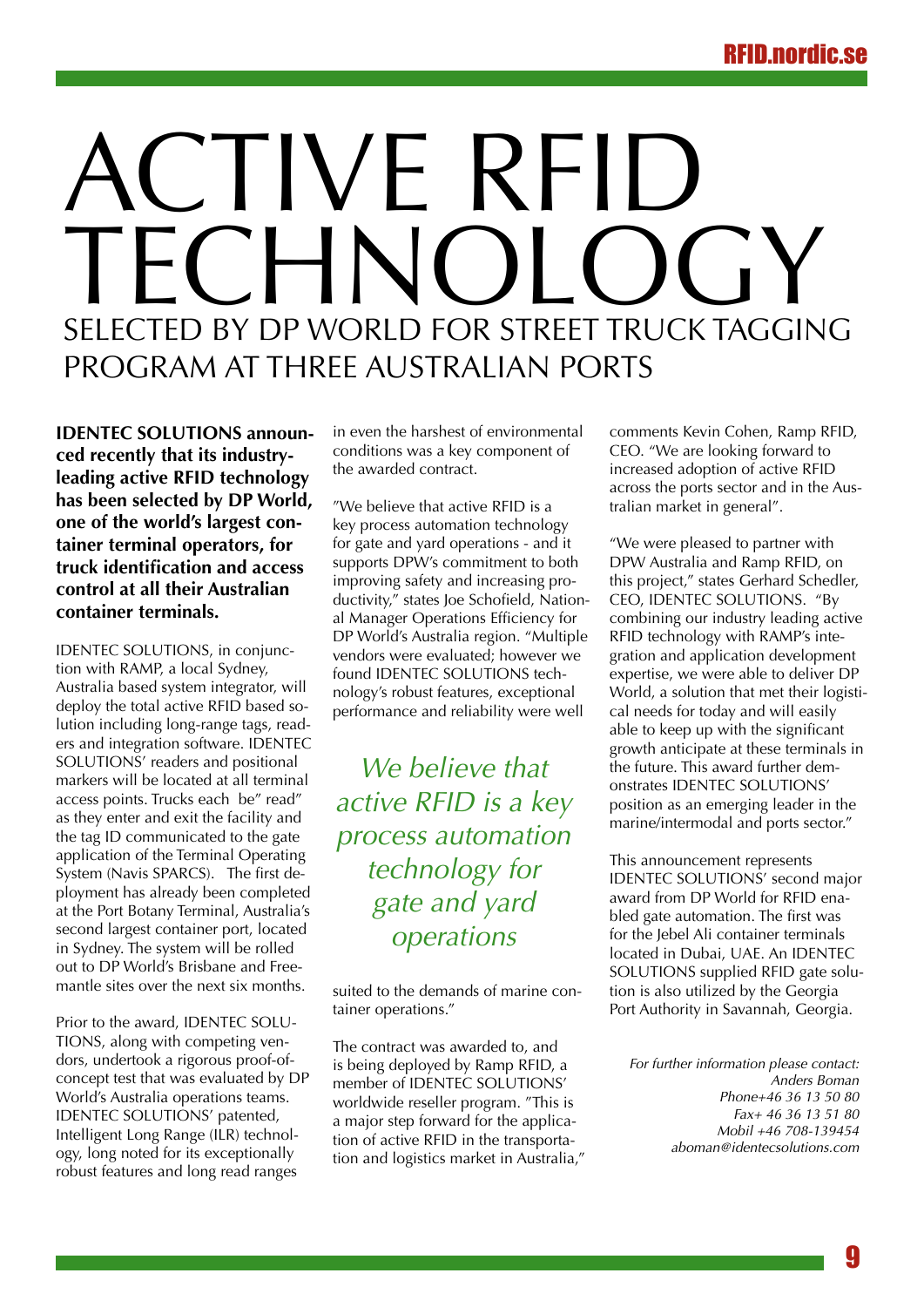# Exclusive parking with RFID

**The Americana at Brands is a \$400 million dollar mixed-use urban development featuring luxury retail and housing in downtown Glendale, California, just outside Los Angeles. There are 75 shops and boutiques along with indoor and outdoor dining. The development encompasses 15.5 acres with 238 luxury apartments, 100 premier luxury condominiums, a movie theatre, and a two-acre park with a dramatic dancing fountain. Designed by Rick Caruso, The Americana at Brand is the model of luxury shopping and convenient living. Sentry Control Systems performed the instal-lation of TagMaster's 15 Readers, SKIDATA's entrance and exit columns, a unique Self-Park exit, concierge service, an Automated Valet System and Darktronics' stall count-signs for each level allowing quick and effi cient access for the residents.**

# **Business Benefit**

A complex such as The Americana at Brands draws huge crowds that come to explore and enjoy the experience of



luxury shopping and fine dining. Americana wanted a system that could prevent non-permitted vehicles from entering the restricted residential parking areas.

### **Solution**

The concern from Americana about the shoppers parking and wandering through restricted areas was addressed and overcome through the installation of TagMaster's AVI system. With Tag-Master's AVI system the residents and shop owners know that only cars with TagMaster tags will be allowed into restricted parking areas.

### **Conclusion**

In May 2008, residents of The Residences Apartment Homes are able to park hands-free and worry free using TagMaster's RFID tech-nology in addition to Sentry Control Systems' seamless integration.

*For further information please contact: Bo Tidermann, Tagmaster Phone +46 8 632 19 50 bo.tidermann@tagmaster.se*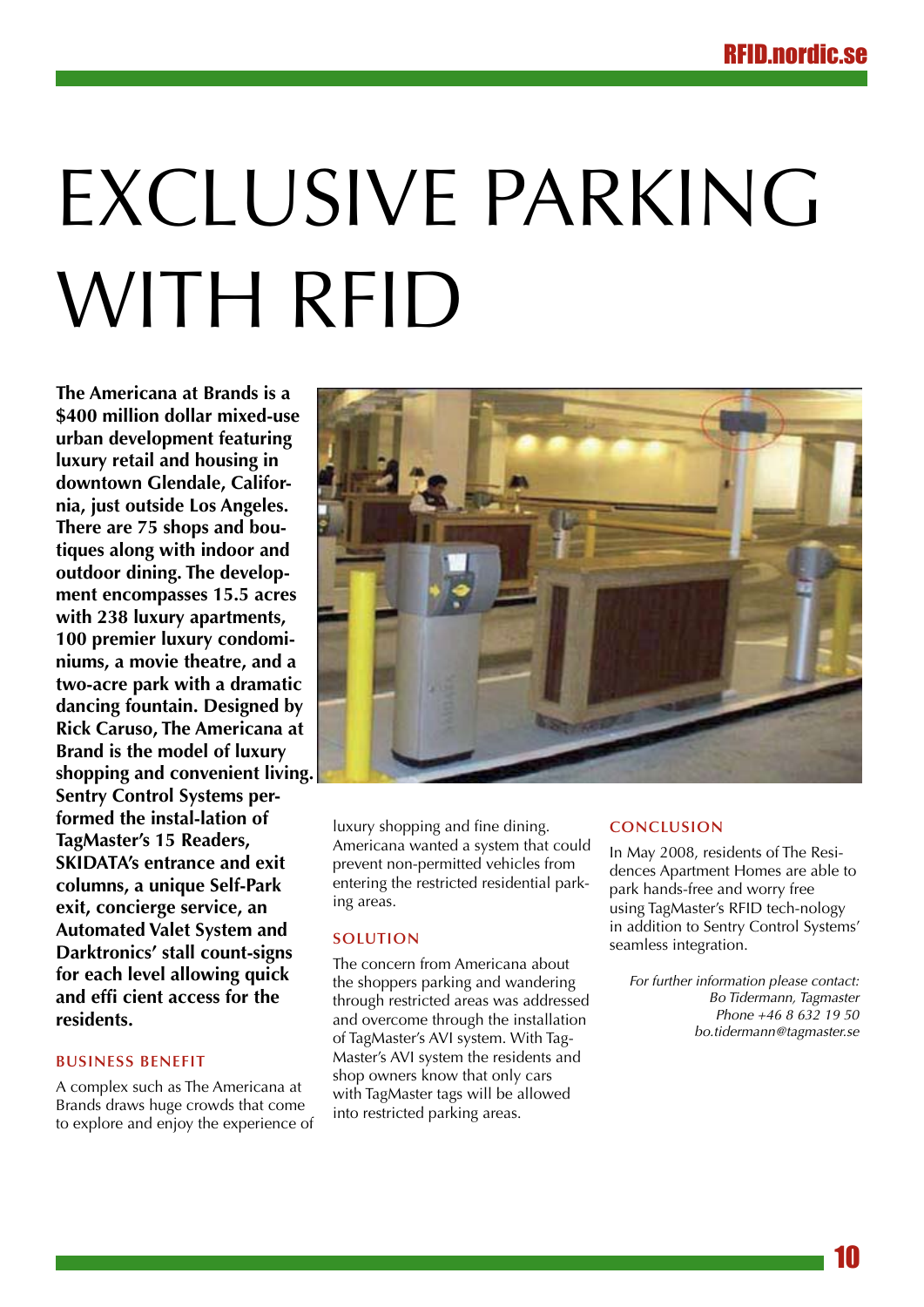# UPM Raflatac's RFID tags for access control at European Youth Olympic Festival

# **UPM Raflatac will supply RFID inlays for access control in support of the July 18th – 25th European Youth Olympic Festival (EYOF) in Tampere, Finland.**

All authorised individuals involved in the upcoming event will be issued integrated UPM Raflatac RFID tag identification passes. The identification cards will facilitate access to e.g. accommodation, dining and competition venues. Moreover, the RFID tag passes will allow access to free usage of the public transportation system in Tampere.

The utilisation of RFID-technology in access control offers event organisers an efficient and cost effective solution, which incorporates screening and security issues. Volunteers and other event organisers are able easily, quickly and smoothly allow people access to the various venues, which reduces their overall workload.

"By supporting the EYOF we can directly show event organisers the benefits of using RFID-technology and indirectly the authorised event participants.

This event is about young international athletes from various cultures, and we firmly believe that the access control supported by our RFID inlays will go seamlessly," says Samuli Strömberg, Vice President, Marketing, UPM Raflatac, RFID.

The EYOF is a biennial multi-sport event for youth athletes from the 49 European Union member countries of the association of European Olympic Committee. EYOFs first summer event was hosted in Brussels, Belgium in 1991, followed by the winter event two years later in Aosta, Italy. EYOF is the only all-European multi-sport event.

In Tampere, more than 2600 young European athletes will compete in nine different sports: athletics, basketball, cycling, gymnastics, volleyball, judo, swimming, tennis and handball.

For more information about the event, please see www.tampere2009.fi

*For further information, please contact: Mr Samuli Strömberg, Vice President, Marketing, RFID, UPM Raflatac, +358 40 740 9588 Mr Mikko Heinonen, Project Manager, European Youth Olympic Festival, +358 50 554 5835*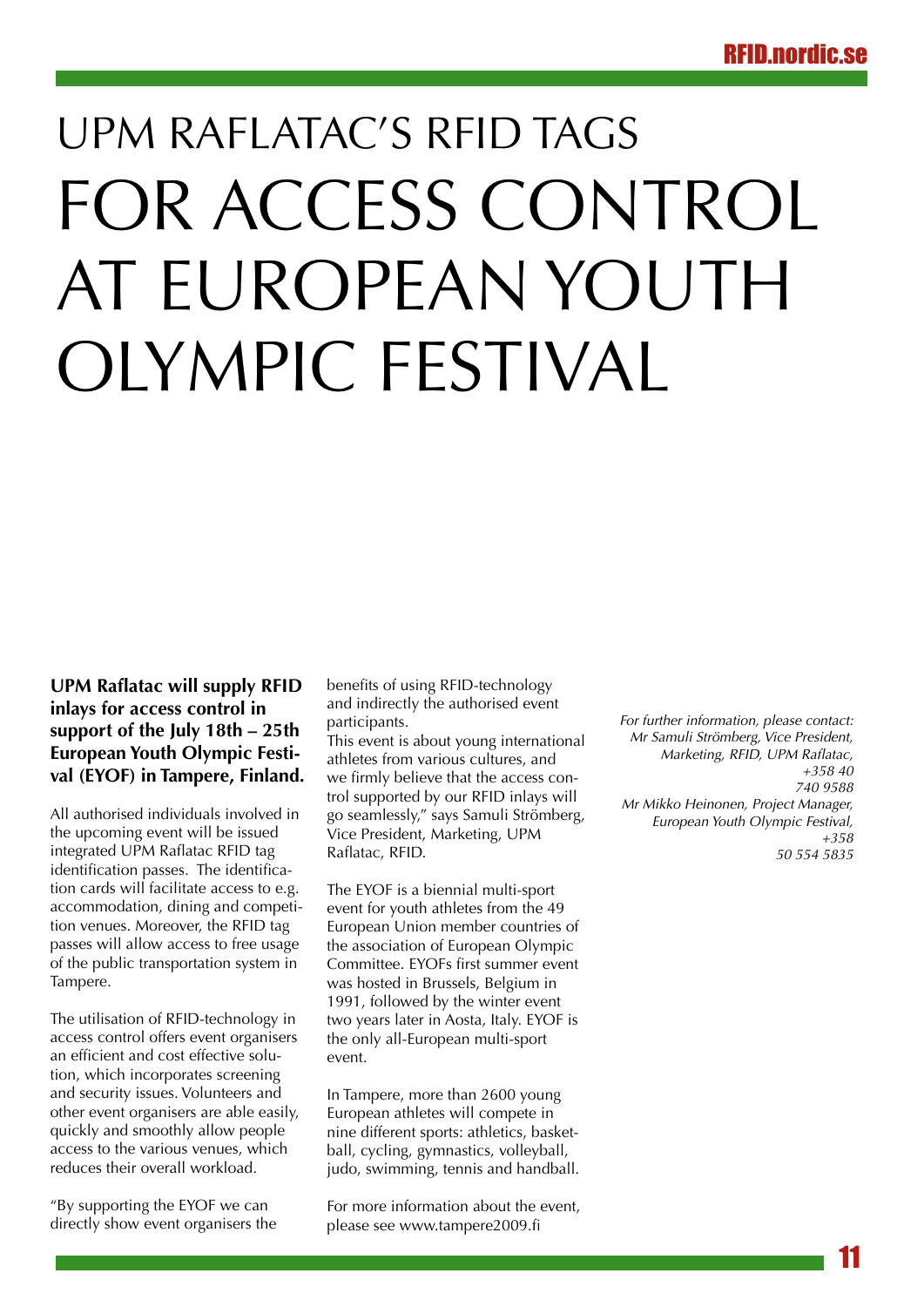# Elara - Active humidity and temperature RFID-TAG

**Elara contains a sensor that measures relative humidity and temperature and a clock for programmable logging intervals for humidity readings.**

Communication with the reader is via a special protocol. This protocol enables several tags to be within range of the reader at the same time. Each tag has a unique serial number.

The electronics are of the highest quality and classed for higher operating temperatures. For optimal operating life, the tag is powered by a lithium battery.

Fully encapsulated. Standard plastic colours are blue, black or transparent, and other colours can be specially ordered. The company's own logotype can also be inlaid in the mould.

*For further information please contact: Anders Hermansson BnearIt +46 920 211 800 Anders.hermansson@bnearit.se*

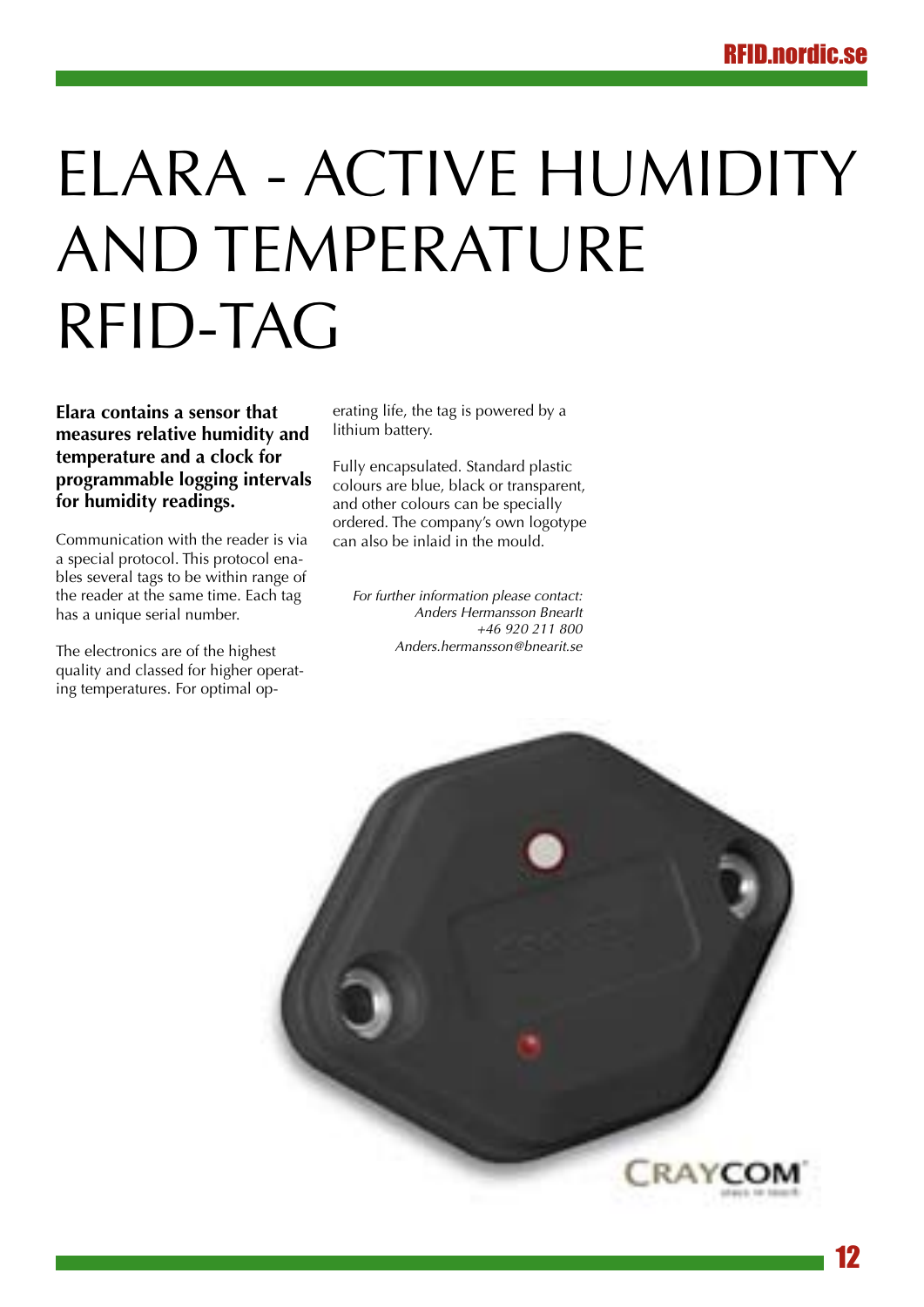# RFID speeds up PLANDENT'S SUPPLY CHAIN

**Finnish dental consumable supplier Plandent has implemented an RFID based shelf replenishment system for its customers' dental supply storages. The system implemented by Vilant Systems Oy enables real time replenishment orders based on material consumption at dental practices. The system helps preventing material shortages and manual mistakes as it reduces manual inventory and ordering work.**

Plandent's system is based on RFID tagged consumable boxes used in the supply store rooms of dental practices. Nurses show emptied boxes to an RFID reader that immediately sends replenishment orders for that material to Plandent. Vilant System's RFID software forwards the order information to Plandent's ERP system. The software monitors the read points and takes care that no orders are lost or delayed.

The fast and accurate replenishment rhythm avoids over stocking and thus improves inventory cycle times.





Order automation helps in preventing material shortages. The orders are sent immediately and there is no possibility of entering wrong material codes or quantities. What is even more important, the system reduces staff's time used in the administrative work and thus releases more time for the essential clinical work.

Vilant has previously implemented similar systems to industrial supply chains and material handling processes. This is the first time UHF RFID technology is implemented in this manner for managing customer supply stock in the health sector. The efficiency benefits introduced by automation and the decrease of manual errors in the replenishment process are equal for both application areas.

Markus Kühn, Director at Plandent, is satisfied with the system implemented by Vilant Systems: "The implementation was fast and the system is reliable and easy to use. The system's benefits in reducing administrative work show instantly. Customer feedback has been excellent and we are continuing the system roll out."

The Plandent system is based on Vilant Server 5 –RFID software products and Vilant RFID eKanban readers. UHF inlays are supplied by UPM Raflatac.

*Contact details: Ville Lukkari, Vilant Systems Oy, Tel.: +358 (0)44 539 2712, ville.lukkari@vilant.com*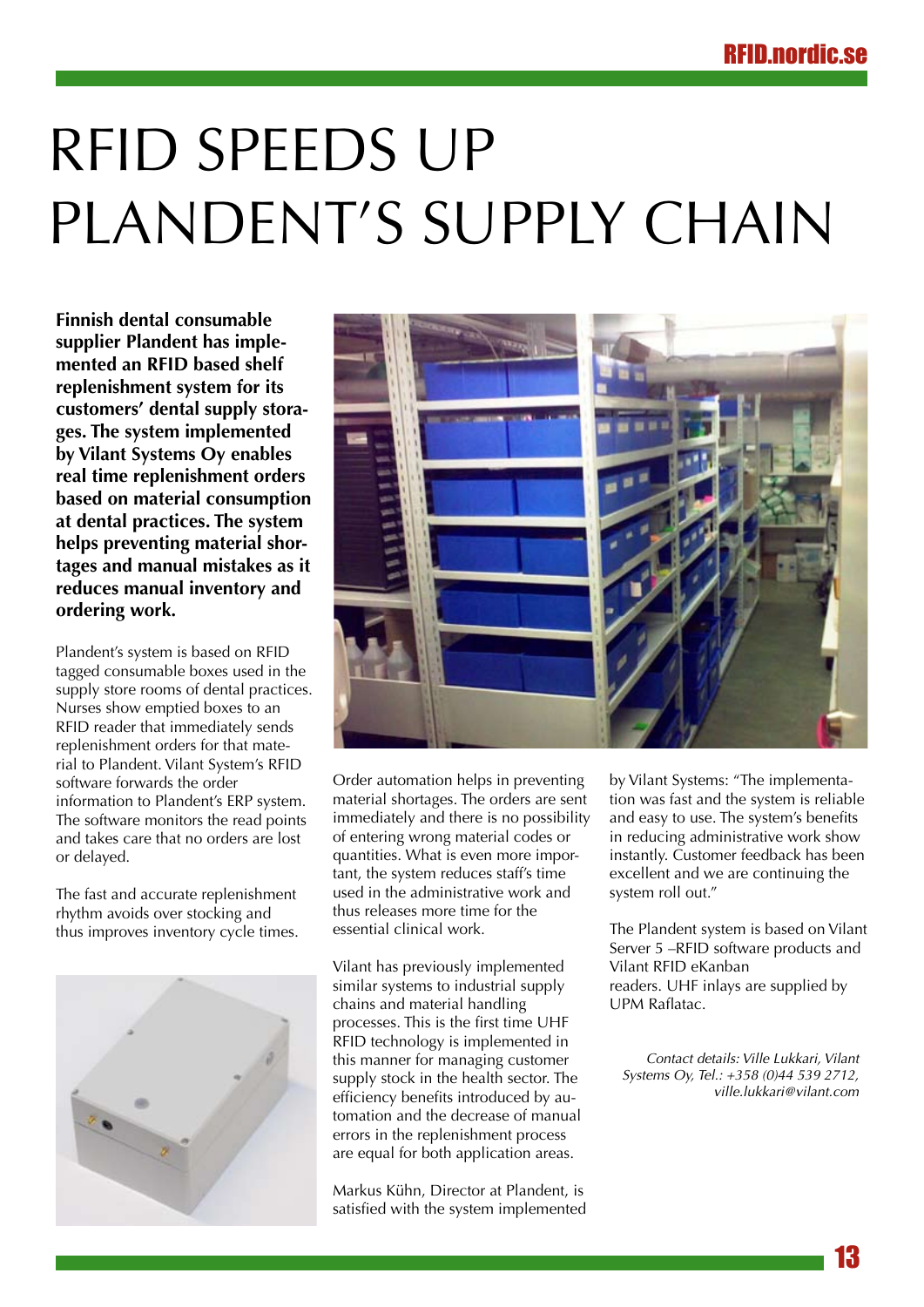# SIEMENS BENEFITS FROM UPM Raflatac's RFID tags for electronic tagging

**Siemens Enterprise Communications Manufacturing GmbH, has gained considerable savings in both time and costs in various steps in their production and logistics chain since implementing an RFID solution in 2007. Simultaneously, a giant step has also been gained in the fight against counterfeiters of the high-end business telephones in their portfolio. Siemens Enterprise Communications Manufacturing uses UPM Raflatac's UHF EPC Gen2 Web inlays with NXP U-Code G2XL ICs in their RFID solution.**

At Siemens Enterprise Communications Manufacturing, an RFID tag is embedded inside each business telephone. After assembly and technical testing, a unique identification number (MAC) is given to each phone and programmed to the RFID inlay. Based on that information, each product is then packed and correct labels are attached to the outer boxes. An individual pallet can include 114 phones. The pallet then moves on to Siemens' logistics centre concurrently with the data of the delivery.

Data from the tagged phones is read in the logistics centre without having to unpack them from the outer boxes. This is a huge advantage since previously all products had to be identified manually. To optimise the whole process with precision, all gathered data is automatically transferred into the

centre's ERP and IT systems. Benefits are not limited to just production. Thanks to linking the RFID system with CRM systems, it is possible to track customer deliveries and gain base data for evaluations and stock overviews. Knowing the exact identification numbers of the phones, installation and service processes are efficiently accelerated. In cases where several hundreds or thousands of phones need installations or updates, it is a major saving in time and resources when this can be done electronically.

*Thanks to linking the RFID system with CRM systems, it is possible to track customer deliveries and gain base data for evaluations and stock overviews*

Security issues present also an important advantage. Data transfer between tags and readers happens via an electronic field, and thus keeps the information protected from outsiders. "By embedding the RFID tag inside the phone it is nearly impossible to remove or destroy the data they carry without visibly damaging the product. This makes counterfeit or imitations

nearly impossible," says Mikko Nikkanen, Business Development Director, UPM Raflatac RFID.

UPM Raflatac's globally functioning Web inlay was chosen for this solution due to its ideal dimensions and excellent performance even when it is embedded into the phones plastic protective cover. Given that the assembly lines and the products on them at Siemens Enterprise Communications Manufacturing factory are close to one another, it is important that the Web inlays are not affected by the nearness of other tags.

In general, package level RFID tagging of consumer electronics, such as laptops, LCD screens, televisions and cameras, can provide return on investment within 6 to 12 months. This is because utilising RFID technology makes several business processes more efficient.

Embedded item level tagging of consumer electronics has even more to offer. It simplifies considerably the after sales services and recycling processes. As the electronics device itself can be read, information e.g. about origin, updates, warranty and maintenance are constantly on hand throughout the products life- cycle. This is definitely a noteworthy benefit for both manufacturer and consumers.

*For more information, please contact: Mr Mikko Nikkanen, Business Development Director, RFID, UPM Raflatac, tel. +1 828 275 5162*

14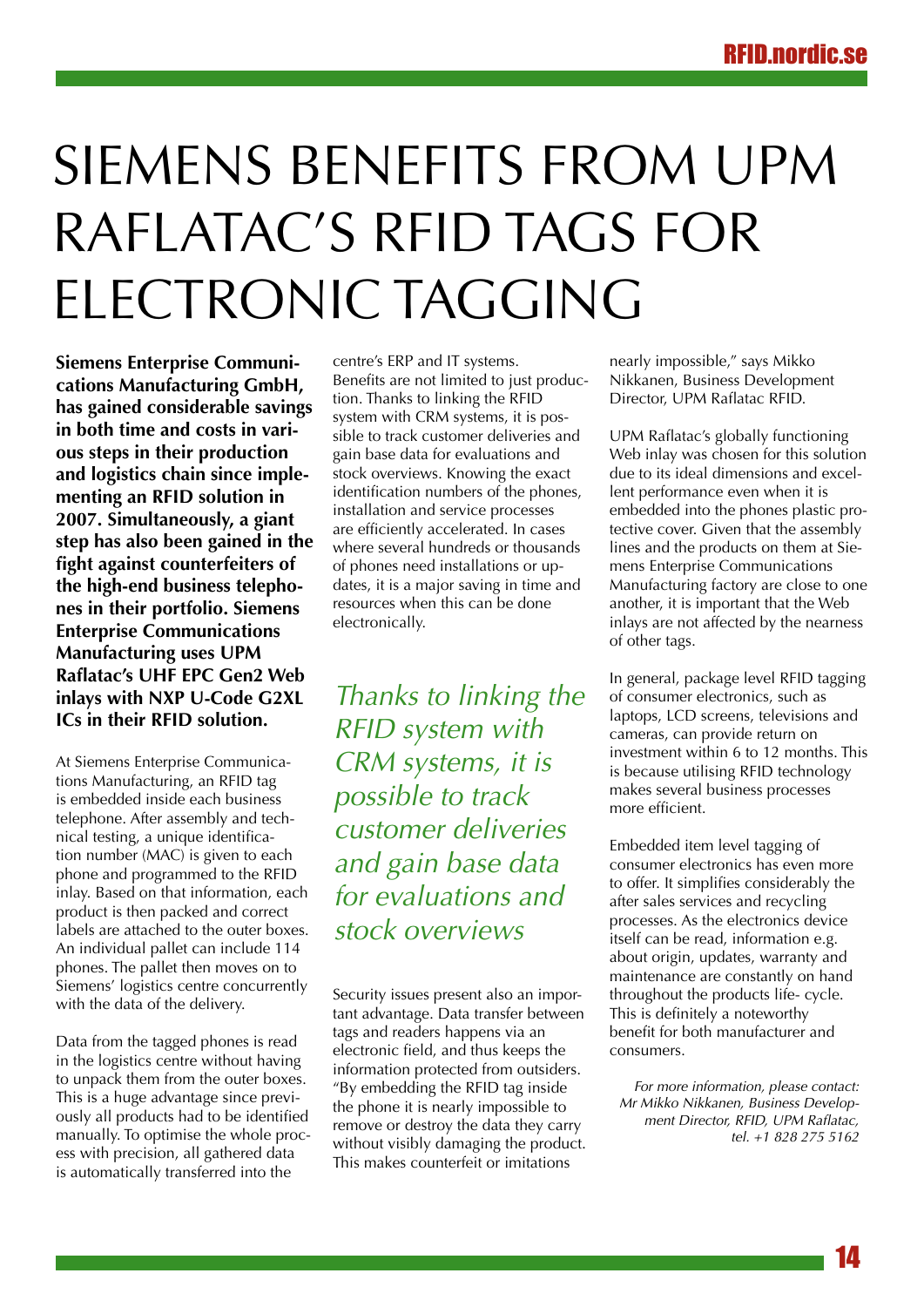

# Mobile Phone and RFID TAG SOLUTION

**Reslink's latest product for field service workers is an easy-touse mobile phone proof-ofattendance solution that can be configured to suit the requirements of both the service company and its clients.**

By touching pre-positioned RFID tags with their mobile phone, proof of a workers' attendance at a particular location, and at a particular time, is instantly recorded.

After registering their location, the system can also present the worker with a list of contextsensitive options on their phone – options that may be related to the type of location or customer. For example, they can select to record the job number they are about to begin, or the status of their visit. Other reporting options instigated by touching an RFID tag in their van could let them record start and end of shift, or current mileage readings.

The field worker needs to carry only one device, a mobile phone, in order to confirm where they are, for how long, and the tasks performed whilst there. Additional expensive and difficultto- use mobile devices such as a PDA are not required, and timeconsuming and error-prone manual form-filling is greatly reduced.

The maintenance company thus collects in-field data quickly and more accurately, helping them provide a better service to their clients and giving them immediate visibility of field visits and data logged by workers. Web-browser based reports and enquiries allow both managers and clients to access real-time information that can also automatically be transferred to the main operational system.

*For further information please contact: Lars Ölvestål, Reslink Mobil; +46 733 18 33 87 lars.olvestal@reslink.fi*

15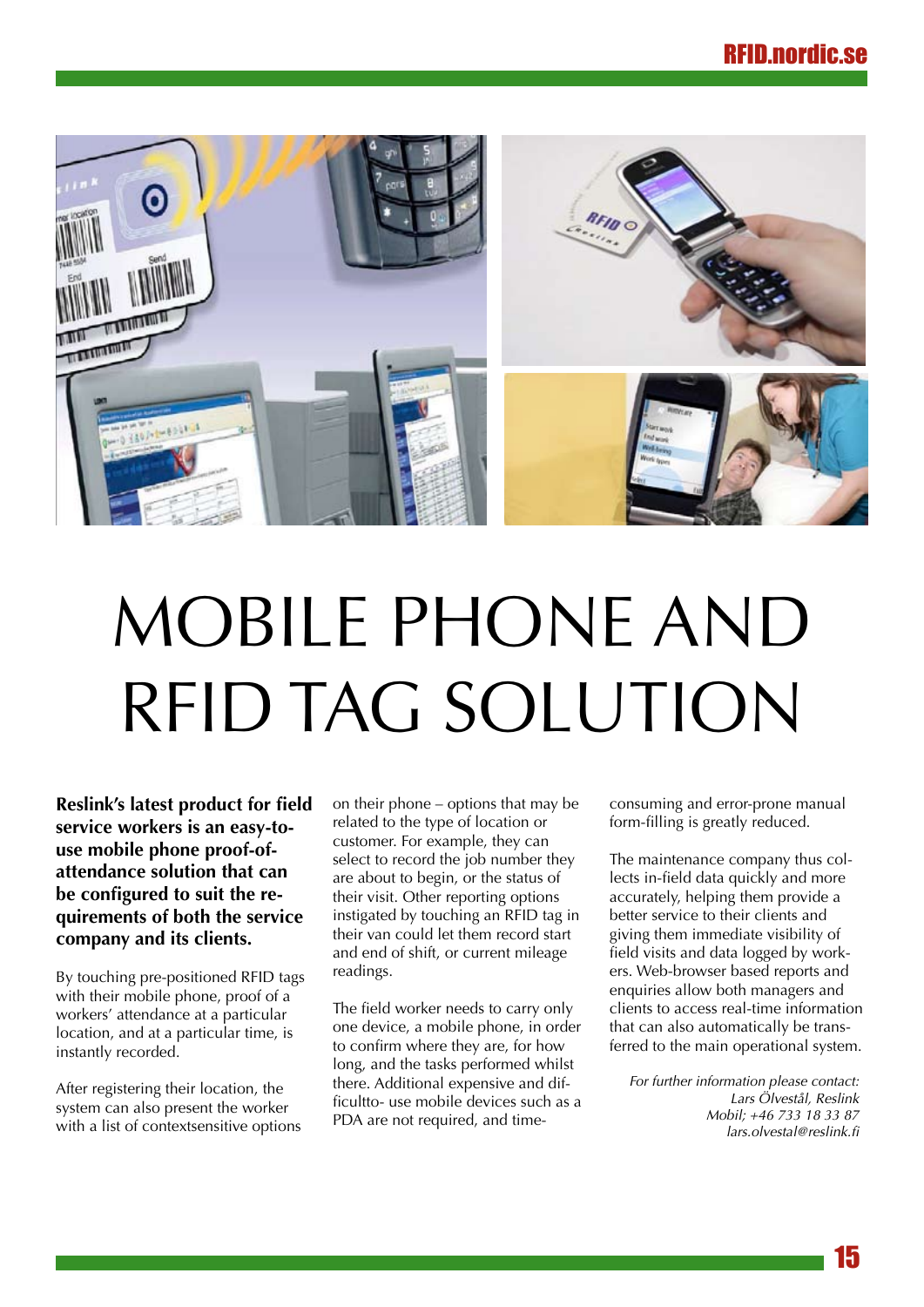# RFID.nordic.se

# Contact RFID Nordic organisation

*Associated:*: **AMD** Leif Nordlund +46 73 625 40 61

#### P **ACSC International**

Birgitta Hansson Box 119, 599 23 Ödeshög Tel 0144 10 000 Fax 0144 100 82 Mobil 0706 42 42 88 birgitta.hansson@acsc

C **ADAGE SC** Juha Rajala

Box 10021, 952 27 Kalix Tel 0923 668 81 Fax 0923 668 88 Juha.rajala@adage.se

F *samarbete med:* **AIM Denmark** Arne Rask, ordförande ar@logisys.dk

*samt* F **AIM Europe** milagros@aimglobal.org

# $\Gamma$

**AdhTech AB** Peter Nilsson Box 22023 250 22 Helsingborg Tel 042-25 60 21 Mail contact@adhtech.se www.adhtech.se/

### P

**Areff Systems AB** Fredrik Martinsson Verkövägen 102, 371 65 Lyckeby Tel +46 455 61 66 02 Mobil +46 733 526102 Mail fredrik.martinsson@areff.se

C

**BnearIT AB** Spantagatan 2 973 46 Luleå +46 920 211 800 anders.hermansson@bnearit.se

C **CAPGEMINI** David Glans Gustavslundsvägen 131, Box 825 161 24 Bromma

### Mobil 0736 737355 david.glans@capgemini.se P

**Civil ID Systems** Pierre Wincent Box 933, 194 29 Upplands-Väsby Tel +46 8 626 85 60 Pierre.wincent@civilidsystems.com

### C

l.

**CombiQ AB** Gjuterigatan 9 Science Park 553 18 Jönköping Tel +46 705 74 04 72 torbjorn.birging@combiq.com

P **Confidex Ltd** Torbjörn Andersson Haarlankatu 1, 33230 Tampere, Finland +46 768 530 130 (mobile) +358 10 424 4100 (office) Skype ID: lakselva torbjorn.andersson@confidex.net www.confidex.fi

#### P C

**DataFångst Svenska AB** Brännögatan 9A, 211 24 Malmö Lars Enoksson Mobil +46 709 41 67 87 Lars.enkosson@datafangst.se

#### C **DATEMA**

SolnaStrandväg 98 Mobil: 0730-93 52 01 Tel 08 517 150 86 (00 vx) Fax 08 28 77 05 oskar.josefsson@datema.se

*I samarbete med:*

F **Eforum i Standard** Postboks 242, 1326 Lysaker Tel 67 83 86 93 post@eforum.no

**Electrona-Sievert AB** Jonas Buskenström,

Gårdsvägen 4, 169 70 SOLNA Tel 08 447 31 00 Jonas.buskenstrom@electrona.se

#### C **ELGAB**

 $\mathcal{C}$ 

Lars-Göran Johansson Atlasvägen 777 34 Smedjebacken Tel +46 240 760 20 Cell +46 70 899 47 80 l-g.johansson@rfid.se

### C

**ESCS AB,** christer@escs.se Heberg117, 31196 Heberg Besök Skreavägen 5 0346-13075. ,0705088403 www.escs.se

#### P **FERROXCUBE**

Rolf Lindgren Seminariegatan 29B 752 28 Uppsala Tel +46 18 509 02 40 Mobil +46 70 659 0205 Rolf.lindgren@ferroxcube.com

#### C **FREE2MOVE**

Dan Hellgren Serlingsgatan 7 302 48 Halmstad Tel 035 15 22 60 dan.hellgren@free2move.se

#### $\cup$ **Handelsbanken**

Henrik Sirborg Tegeluddsvägen 31 115 82 Stockholm Mobil 070 - 53 156 34 hesi02@handelsbanken.se

#### C **HENCOL**

Henrik Östergren Mosskroken 24 167 56 BROMMA Tel +46 8 26 91 49 Cell +46 70 733 36 78 info@hencol.se

# P

**HP** Kent Roger Wistam Gustav lll Boulevard 36 169 85 SOLNA Tel 08 524 910 00 kent-roger.wistam@hp.com

#### C **IDENTEC SOLUTIONS**

Blekingegatan 3 554 48 Jönköping Tel +46 36 13 50 80 Fax+ 46 36 13 51 80 Mobil +46 708-139454 aboman@identecsolutions.com

#### $\sqrt{ }$ **IDENTEC SOLUTIONS Norway AS**

(formerly Wtek AS) Skarpengland 4715 ØVREBØ, Norway Phone: +47 38 13 91 53 Fax: +47 38 13 96 91 Mobile: +47 951 16 047 E-Mail: mona@identecsolutions.no

#### P **INTERMEC**

Patrik Fredriksson Vendevägen 85 B 182 91 Danderyd Tel 08 622 06 60 patrik.fredriksson@intermec.com

*I samarbete med:*

#### F **Kompetansenettverket eforum**

i Standard Norge August Nilssen Prosjektleder Tlf dir: 67838689 Mobil: 90140566 http://www.eforum.no/

*I samarbete med:* F

#### **KTH Information and Communcations Technology** LI-Rong Zheng

Box Elctrum 229 164 40 Kista +46 8 790 4104 lirong@imit.kth.se

#### C **LEARNINGWE**

Cylindervägen 18 Box 1113, 131 26 NACKA STRAND +46 70 332 84 70 gunnar.ivansson@learningwell.se

# **Logopak Systems AB**

P

**C** = Consultant **P** = Producer **U**= User **F** = Federation **M**=Media

Lilla Bommen 1 SE-411 04 Göteborg Tel 0 31 - 700 12 30 mobile: 0709 - 67 84 70 fax: 031 - 15 12 01 mail: LThuring@Logopak.se

web: www.logopak.se

#### P **MECTEC Elektronik AB**

Joachim Holgersson Agnesfridsvägen 189 S-213 75 Malmö Tel 040 689 25 01 (Direct) Mobil 070 354 75 01 (Mobile) Växel 040 689 25 00 (Switchboard) Fax 040 689 25 25 (Fax) joachim.holgersson@mectec.se http://www.mectec.se

#### M **MEDIAPLANET**

Richard Ohlsson Norrlandsgatan 22 111 43 Stockholm Tel +46 8 545 953 00 richard.ohlsson@mediaplanet.com

*Associated:* Björn Söderberg Mobil 073 805 09 00 Bjorn.soderberg@kiwok.com

#### M **MENTOR ONLINE**

Lars Nordmark Tel 042 490 19 17 Fax 042 490 19 99 Mobil 0709 75 99 42 Mats.b@mentoronline.se

#### P **MOTOROLA Enterprise Mobility**

Jonas Folkesson Solna Strandväg 78, 171 26 Solna +46 8 445 29 23 Mobil +46 733 35 29 23 Jonas.Folkesson@motorola.com

#### P **NILÖRNGRUPPEN AB**

Per Wagnås Box 499, 503 13 Borås Tel +46 33 700 88 53 Mobile +46 70 915 18 67 Per.wagnas@nilorn.com

#### M **nord-emballage**

Bo Wallteg Bankvägen 30 262 70 Stöveltorp Tel 042/207166 Mobil 0703/207163 bo.wallteg@n-e.nu

#### **NORDICID**

P

Miia Kivela Myllyojankatu 2A 24100 SALO, Finland Tel +358 2 727 7700 miia.kivela@nordicid.com